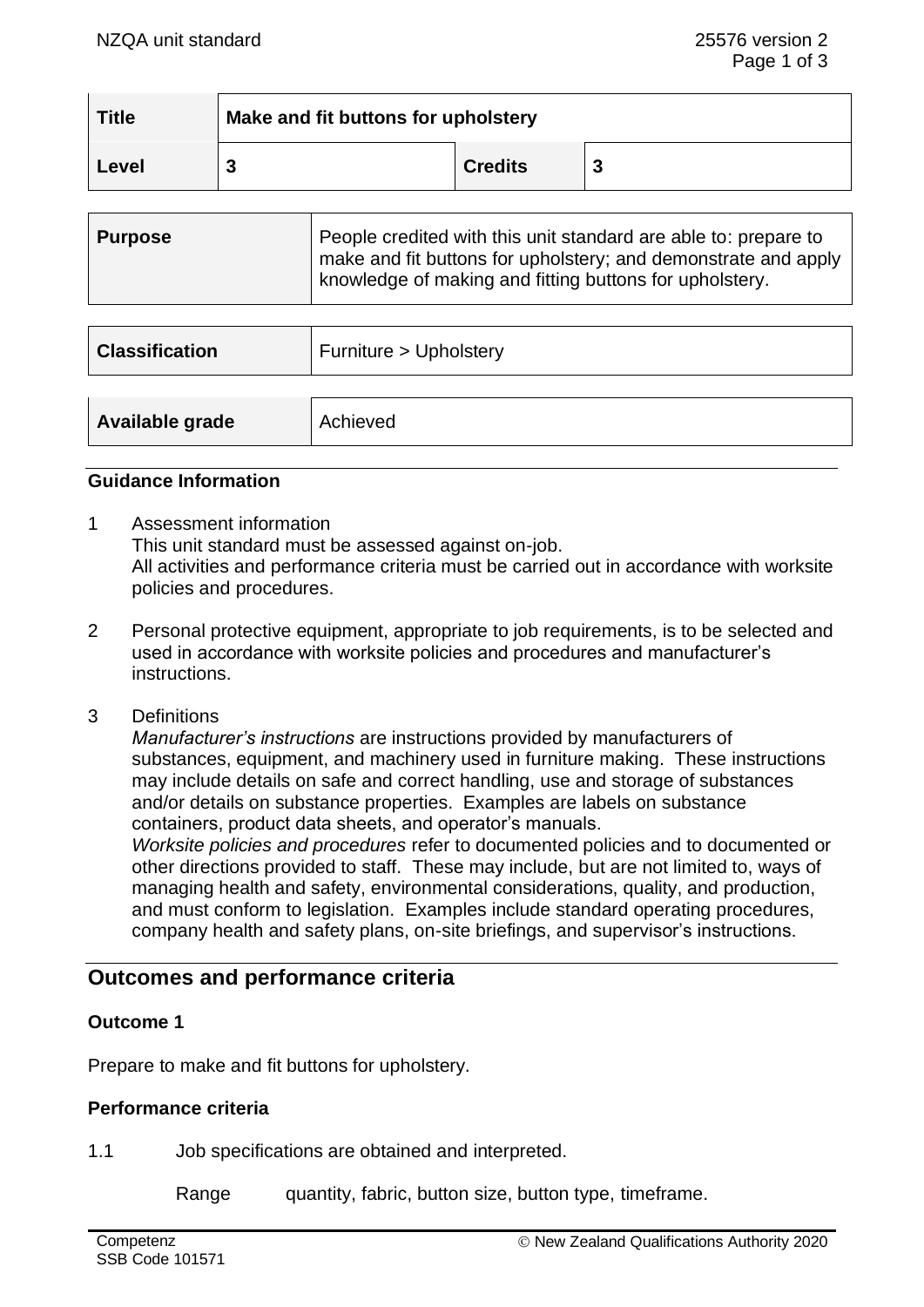- 1.2 Materials are selected in accordance with job specifications.
- 1.3 Dies and cutter are chosen in accordance with job specifications.
- 1.4 Cutter is checked for sharpness and its condition reported

## **Outcome 2**

Demonstrate and apply knowledge of making and fitting buttons for upholstery.

# **Performance criteria**

- 2.1 Fabric is folded to enable multiple pieces to be cut simultaneously. 2.2 Fabric is cut using button press and cutter. Range clean cut circles. 2.3 Dies for the selected job are fitted to button press in accordance with manufacturer's instructions. 2.4 Buttons for the selected job are made in accordance with job specifications. Range no loose fabric, moulds pressed tightly. 2.5 Work piece is marked out for buttons in accordance with job specifications. 2.6 Buttons are securely fitted to the work piece in accordance with job specifications. 2.7 Different methods of fitting buttons are explained. Range slip knot, prong back, nail back, hook, staple off. 2.8 Slip knot is demonstrated.
- 2.9 Machines and work area are left clean, clear, and safe.

| This unit standard and unit standard 25577 replaced unit<br>standard 2190. |
|----------------------------------------------------------------------------|
|                                                                            |
|                                                                            |

| <b>Planned review date</b> | 31 December 2024 |
|----------------------------|------------------|
|----------------------------|------------------|